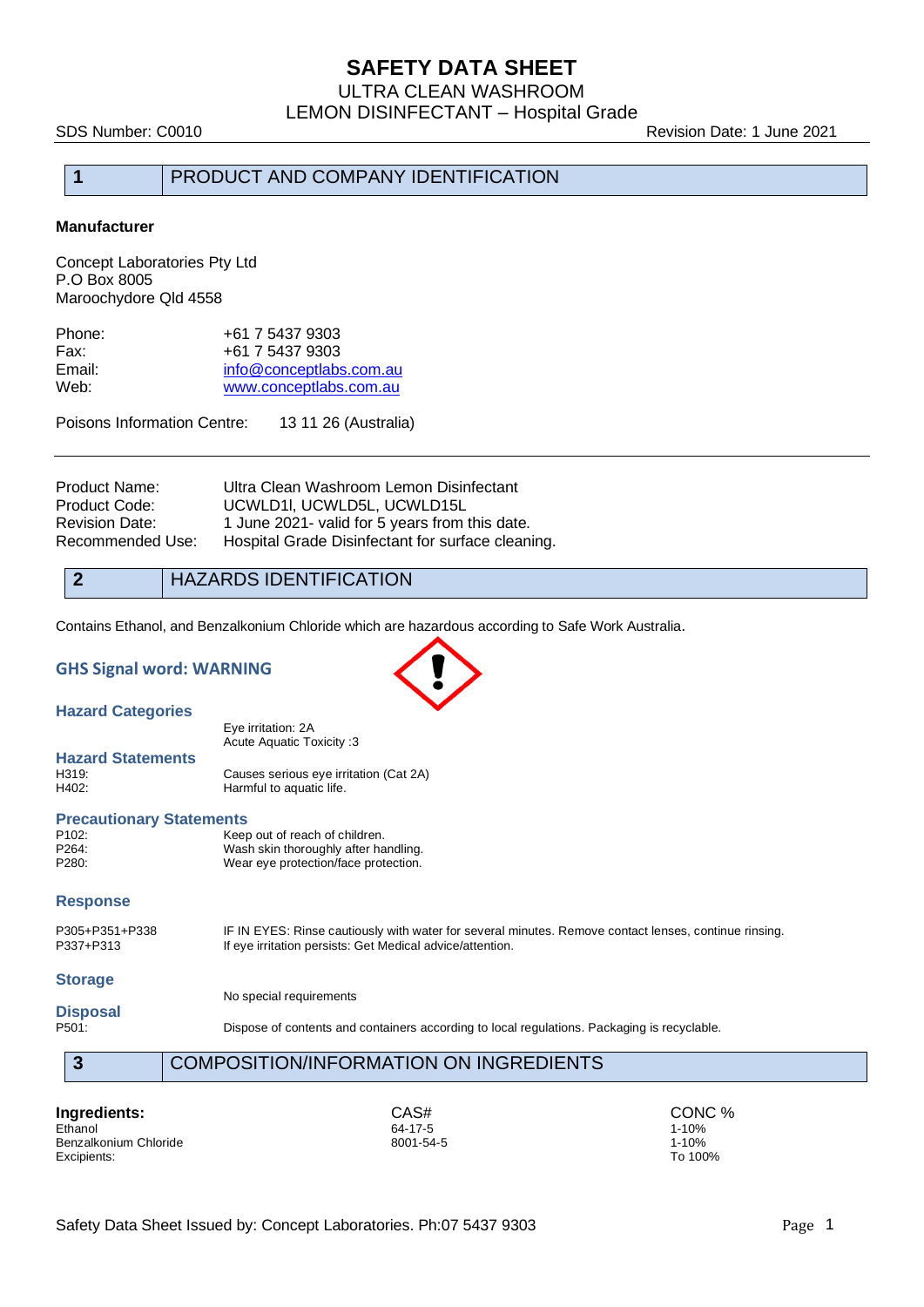## **SAFETY DATA SHEET**

ULTRA CLEAN WASHROOM

LEMON DISINFECTANT – Hospital Grade

SDS Number: C0010 Revision Date: 1 June 2021

| <b>FIRST AID MEASURES</b> |                      |                                                                                                                  |
|---------------------------|----------------------|------------------------------------------------------------------------------------------------------------------|
|                           | Inhalation:          | Not normally required, if so, remove the affected victim from exposure. Keep at rest. Seek<br>medical attention. |
|                           | <b>Skin Contact:</b> | Not normally required, if so, rinse skin or shower with water. Seek medical attention for skin irritations       |
|                           | <b>Eye Contact:</b>  | Immediately flush eyes with large amounts of water for at least 15 minutes, lifting                              |

eyelids occasionally to facilitate irrigation. Seek medical attention **Ingestion:** DO NOT induce vomiting. For advice, contact Poisons Information Centre: 13 11 26. Additional info: Treat according to symptoms.

**5** FIRE FIGHTING MEASURES

Shut off product that may 'fuel' a fire if safe to do so. Allow trained personnel to attend a fire in progress, providing firefighters with this Material Safety Data Sheet. Prevent extinguishing media from escaping to drains and waterways.

| Extinguishing Media:<br><b>Hazardous</b><br><b>Decomposition</b> | Dry powder, alcohol stable foam, carbon dioxide and water.                                                                                                                                                       |
|------------------------------------------------------------------|------------------------------------------------------------------------------------------------------------------------------------------------------------------------------------------------------------------|
| <b>Products:</b>                                                 | Toxic and/or irritating fumes, carbon monoxide (CO), aldehydes, ketones, acids<br>and carbon dioxide $(CO2)$ May be emitted.<br>Wear self-contained breathing apparatus (SCBA) and complete protective clothing. |

## **6** ACCIDENTAL RELEASE MEASURES

| Emergency        |                                                                                                           |
|------------------|-----------------------------------------------------------------------------------------------------------|
| Procedure:       | SAA/SNZHB7                                                                                                |
|                  | Dangerous Goods initial emergency response quide 14.                                                      |
| Spills/Clean up: | This product is sold in small packages therefore the accidental release is not usually cause for concern. |
|                  | Remove any possible ignition sources. Personal protective equipment should be worn when cleaning up       |
|                  | spills. Restrict access to area until completion of cleanup.                                              |
|                  | Stop leak if safe to do so. Contain spill with absorbent material, such as: towelling, sand.              |

erial, such as; towelling, sand, Vermiculite or another inert material. Prevent spill entering sewers or waterways. Collect and Dispose of spilled material according to local regulations. Wash away any remnants with copious amounts of cold water.

#### **7** HANDLING AND STORAGE

| <b>Handling Precautions:</b>  | Contact Concept Laboratories Pty Ltd sales representative for advice when using this<br>Product for any other application other than outlined on the label or technical bulletin.<br>Any non-intended or non-authorized use of this product may result in personal injury or damage to equipment. Store<br>product in original container. |
|-------------------------------|-------------------------------------------------------------------------------------------------------------------------------------------------------------------------------------------------------------------------------------------------------------------------------------------------------------------------------------------|
| <b>Handling &amp; Storage</b> | Store in cool, dry, well-ventilated area. Store below 30 °C<br>Do not expose containers to open flame, incompatible materials, excessive heat, or direct<br>Sunlight. Keep container tightly sealed.<br>Handle with care.                                                                                                                 |
| Incompatible materials:       | Not Available                                                                                                                                                                                                                                                                                                                             |

## **8** EXPOSURE CONTROL/PERSONAL PROTECTION

#### **Engineering Controls:**

| <b>Personal Protective</b> | Eye/face protection- not required under normal circumstances.                                         |
|----------------------------|-------------------------------------------------------------------------------------------------------|
| Equipment:                 | Should a splash risk exist, safety glasses or chemical resistant goggles should                       |
|                            | be worn to prevent eye contact.                                                                       |
|                            | Skin protection- not required under normal circumstances, if required use nitrile or neoprene gloves. |
|                            | Respiratory protection- not required under normal circumstances.                                      |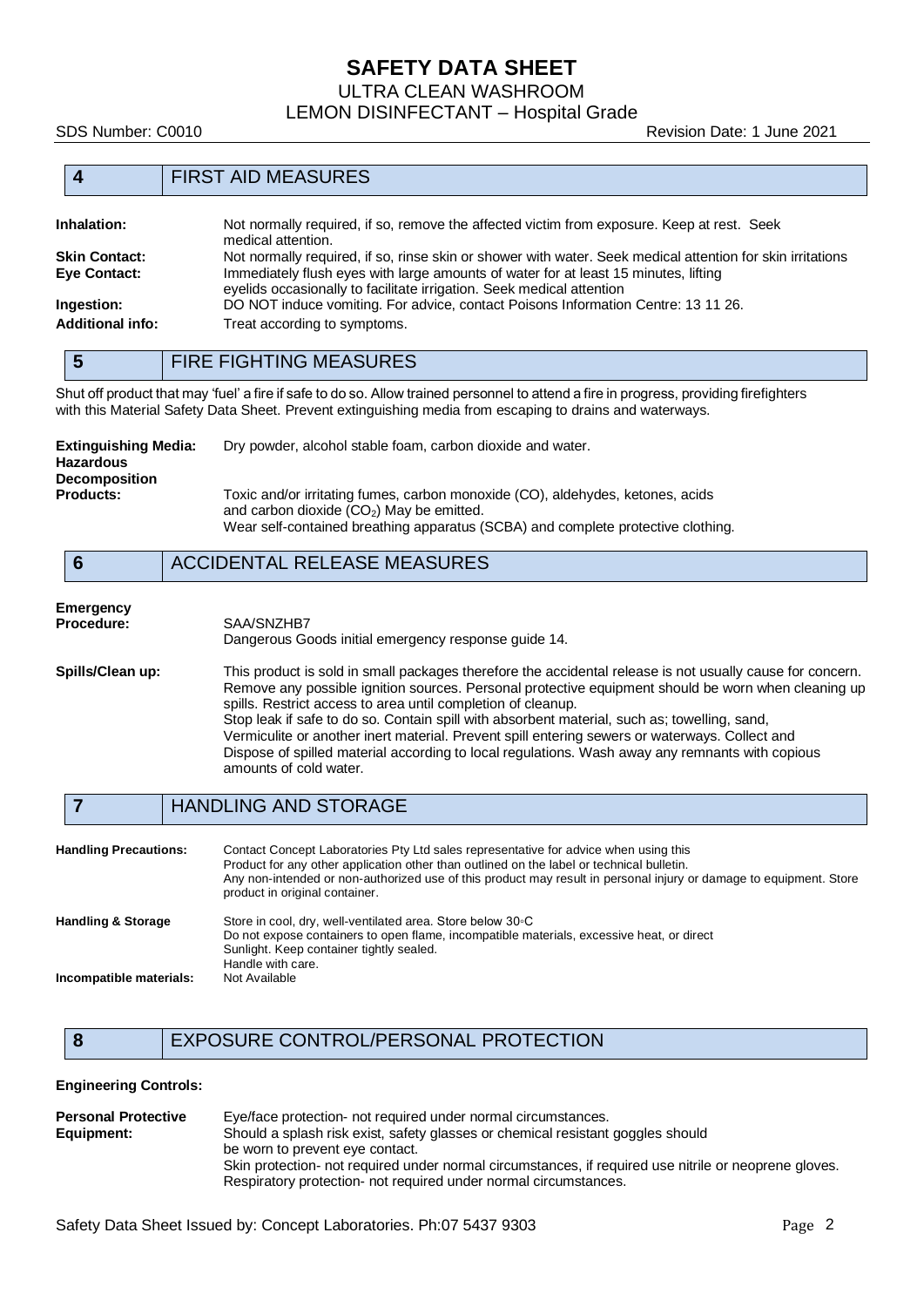## **SAFETY DATA SHEET**

ULTRA CLEAN WASHROOM

LEMON DISINFECTANT – Hospital Grade

SDS Number: C0010 **Revision Date: 1 June 2021** 

| 9                                                                                                                                                                                                    |  | PHYSICAL AND CHEMICAL PROPERTIES                                                                                                                                                                                                                                         |  |                                                                                            |                                                                                          |
|------------------------------------------------------------------------------------------------------------------------------------------------------------------------------------------------------|--|--------------------------------------------------------------------------------------------------------------------------------------------------------------------------------------------------------------------------------------------------------------------------|--|--------------------------------------------------------------------------------------------|------------------------------------------------------------------------------------------|
| <b>Physical State:</b><br>Appearance:<br><b>Water Solubility:</b><br>pH:                                                                                                                             |  | Liquid<br>Clear<br><b>Miscible</b><br>$9.0 - 11.0$                                                                                                                                                                                                                       |  | Colour:<br><b>Boiling Point (°C):</b><br>Spec. Gravity (Water=1): 1<br><b>Flash Point:</b> | Yellow<br>90-99<br>>90∘C                                                                 |
| 10                                                                                                                                                                                                   |  | <b>STABILITY AND REACTIVITY</b>                                                                                                                                                                                                                                          |  |                                                                                            |                                                                                          |
| <b>Chemical Stability:</b><br><b>Conditions to Avoid:</b><br><b>Material to Avoid:</b><br><b>Hazardous</b>                                                                                           |  | Product is stable under normal ambient conditions.<br>Protect against physical damage.<br>Strong oxidizing agents.                                                                                                                                                       |  | Avoid heat, sparks, high temperatures (store below 30°C) and direct sunlight.              |                                                                                          |
| <b>Decomposition:</b>                                                                                                                                                                                |  |                                                                                                                                                                                                                                                                          |  |                                                                                            | Burning can produce carbon dioxide and possible toxic chemicals such as carbon monoxide. |
|                                                                                                                                                                                                      |  |                                                                                                                                                                                                                                                                          |  | Hazardous Reactions: Oxidizing agents, mineral acids, halogenated organic compounds        |                                                                                          |
| 11                                                                                                                                                                                                   |  | <b>TOXOLOGICAL INFORMATION</b>                                                                                                                                                                                                                                           |  |                                                                                            |                                                                                          |
| <b>HEALTH EFFECTS</b><br>Inhaled:                                                                                                                                                                    |  | Inhalation of vapours is an unlikely cause of exposure.                                                                                                                                                                                                                  |  |                                                                                            |                                                                                          |
| Ingestion:                                                                                                                                                                                           |  | Accidental ingestion of the material may be damaging to the health of the individual.                                                                                                                                                                                    |  |                                                                                            |                                                                                          |
| Skin<br>contact:                                                                                                                                                                                     |  | There is some evidence to suggest that the material may cause moderate inflammation of the skin following direct<br>contact or after a delay of some time. Repeated exposure can cause contact dermatitis which is characterized by<br>redness, swelling and blistering. |  |                                                                                            |                                                                                          |
| There is some evidence that material may produce eye irritation in some persons and produce eye damage 24 hours<br>Eye<br>or more after installation. Severe inflammation may be expected with pain. |  |                                                                                                                                                                                                                                                                          |  |                                                                                            |                                                                                          |
| TOXICITY DATA                                                                                                                                                                                        |  | Acute toxicity: LD50 Oral 20,959 mg/L<br>Acute toxicity: LC50 Aquatic 29. 6mg/L                                                                                                                                                                                          |  | Calculated toxicity of product undiluted based on ingredient data:                         |                                                                                          |
| 12                                                                                                                                                                                                   |  | <b>ECOLOGICAL INFORMATION</b>                                                                                                                                                                                                                                            |  |                                                                                            |                                                                                          |
| Eco Toxicity:                                                                                                                                                                                        |  | Low, avoid contaminating waterways                                                                                                                                                                                                                                       |  |                                                                                            |                                                                                          |

Individual components are biodegradable. Product is miscible in all proportions with water. As with any chemical product, do not discharge bulk quantities into drains, waterways, sewer or environment. Inform local authorities if this occurs.

### **13** DISPOSAL CONSIDERATIONS

**Disposal Method: P501:** Refer to State/Territory Land Waste Management Authority. Dispose of the product after use into sewer, do not dispose into stormwater or waterways. Dispose of empty packaging in the garbage. Packaging is recyclable.